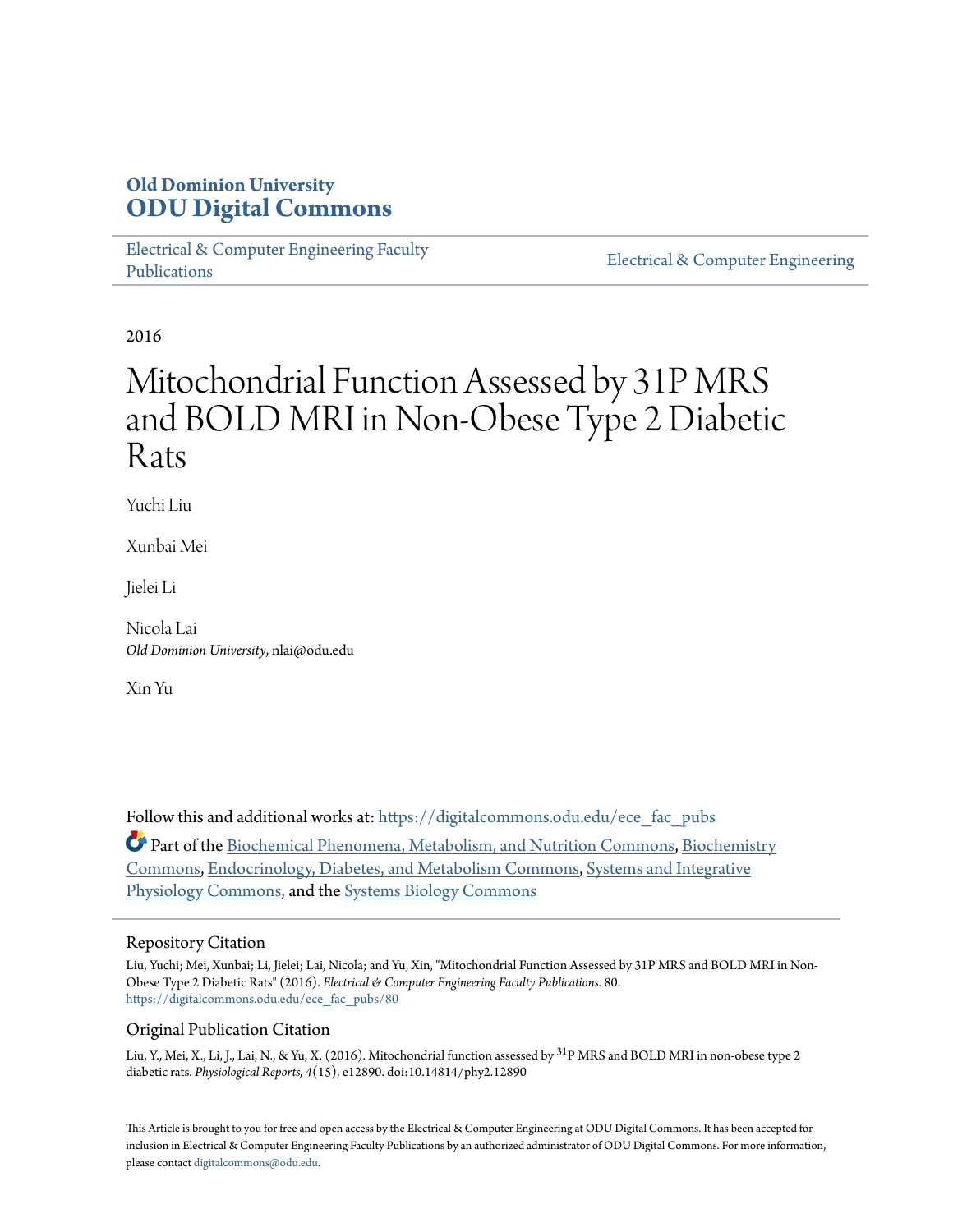# **Physiological Reports**

#### ORIGINAL RESEARCH

## Mitochondrial function assessed by <sup>31</sup>P MRS and BOLD MRI in non-obese type 2 diabetic rats

Yuchi Liu<sup>1,2</sup>, Xunbai Mei<sup>1,2</sup>, Jielei Li<sup>1</sup>, Nicola Lai<sup>1,3</sup> & Xin Yu<sup>1,2,4,5</sup>

1 Department of Biomedical Engineering, Case Western Reserve University, Cleveland, Ohio

2 Case Center for Imaging Research, Case Western Reserve University, Cleveland, Ohio

3 Department of Electrical and Computer Engineering and Biomedical Engineering Institute, Old Dominion University, Norfolk, Virginia

4 Department of Radiology, Case Western Reserve University, Cleveland, Ohio

5 Department of Physiology and Biophysics, Case Western Reserve University, Cleveland, Ohio

#### Keywords

<sup>31</sup>P magnetic resonance spectroscopy, blood oxygen level-dependent MRI, ischemia reperfusion, mitochondrial oxidative capacity.

#### Correspondence

Xin Yu, Sc.D., Department of Biomedical Engineering, Case Western Reserve University, Wickenden 430, 10900 Euclid Avenue, Cleveland, OH 44106. Tel: 216-368-3918 Fax: 216-368-4969 E-mail: xin.yu@case.edu

#### Funding Information

NIH R21 HL126215 to XY and NIH K25 AR057206 to NL.

Received: 4 May 2016; Revised: 15 July 2016; Accepted: 19 July 2016

doi: 10.14814/phy2.12890

Physiol Rep, 4 (15), 2016, e12890, doi: [10.14814/phy2.12890](info:doi/10.14814/phy2.12890)

#### Abstract

The study aims to characterize age-associated changes in skeletal muscle bioenergetics by evaluating the response to ischemia-reperfusion in the skeletal muscle of the Goto-Kakizaki (GK) rats, a rat model of non-obese type 2 diabetes (T2D).  $31P$  magnetic resonance spectroscopy (MRS) and blood oxygen level-dependent (BOLD) MRI was performed on the hindlimb of young (12 weeks) and adult (20 weeks) GK and Wistar (control) rats. 31P-MRS and BOLD-MRI data were acquired continuously during an ischemia and reperfusion protocol to quantify changes in phosphate metabolites and muscle oxygenation. The time constant of phosphocreatine recovery, an index of mitochondrial oxidative capacity, was not statistically different between GK rats (60.8  $\pm$  13.9 sec in young group, 83.7  $\pm$  13.0 sec in adult group) and their age-matched controls (62.4  $\pm$  11.6 sec in young group, 77.5  $\pm$  7.1 sec in adult group). During ischemia, baseline-normalized BOLD-MRI signal was significantly lower in GK rats than in their age-matched controls. These results suggest that insulin resistance leads to alterations in tissue metabolism without impaired mitochondrial oxidative capacity in GK rats.

#### Introduction

Type 2 diabetes (T2D) is a common form of diabetes mellitus. It is characterized by hyperglycemia as a consequence of insulin resistance and relative insulin deficiency (Hoda and Hoda 2005). Skeletal muscle is the major site of insulin-mediated glucose uptake in the postprandial state (De Fronzo and Tripathy 2009). Emerging evidence suggests that impaired muscle metabolism plays a major role in the pathogenesis of T2D, and reducing mitochondrial oxidative damage may be a therapeutic target for preventing reduction in muscle mitochondrial function in

T2D (Petersen et al. 2004). Metabolic dysfunction in skeletal muscle has been documented in the development of T2D (Kelley et al. 2002; Lowell and Shulman 2005; Ritov et al. 2005; Befroy et al. 2007; Perry et al. 2013). Previous studies have reported reduced mitochondria electron transport chain activity (Ritov et al. 2005), low mitochondrial content (Kelley et al. 2002; Boushel et al. 2007), and smaller skeletal muscle mitochondria (Ritov et al. 2005) in T2D patients. A defect in mitochondrial oxidative phosphorylation in both diabetic patients and animal models of T2D has also been reported (Befroy et al. 2007; Perry et al. 2013). However, conflicting results

the American Physiological Society and The Physiological Society.

This is an open access article under the terms of the [Creative Commons Attribution](http://creativecommons.org/licenses/by/4.0/) License,

which permits use, distribution and reproduction in any medium, provided the original work is properly cited.

<sup>ª</sup> 2016 The Authors. Physiological Reports published by Wiley Periodicals, Inc. on behalf of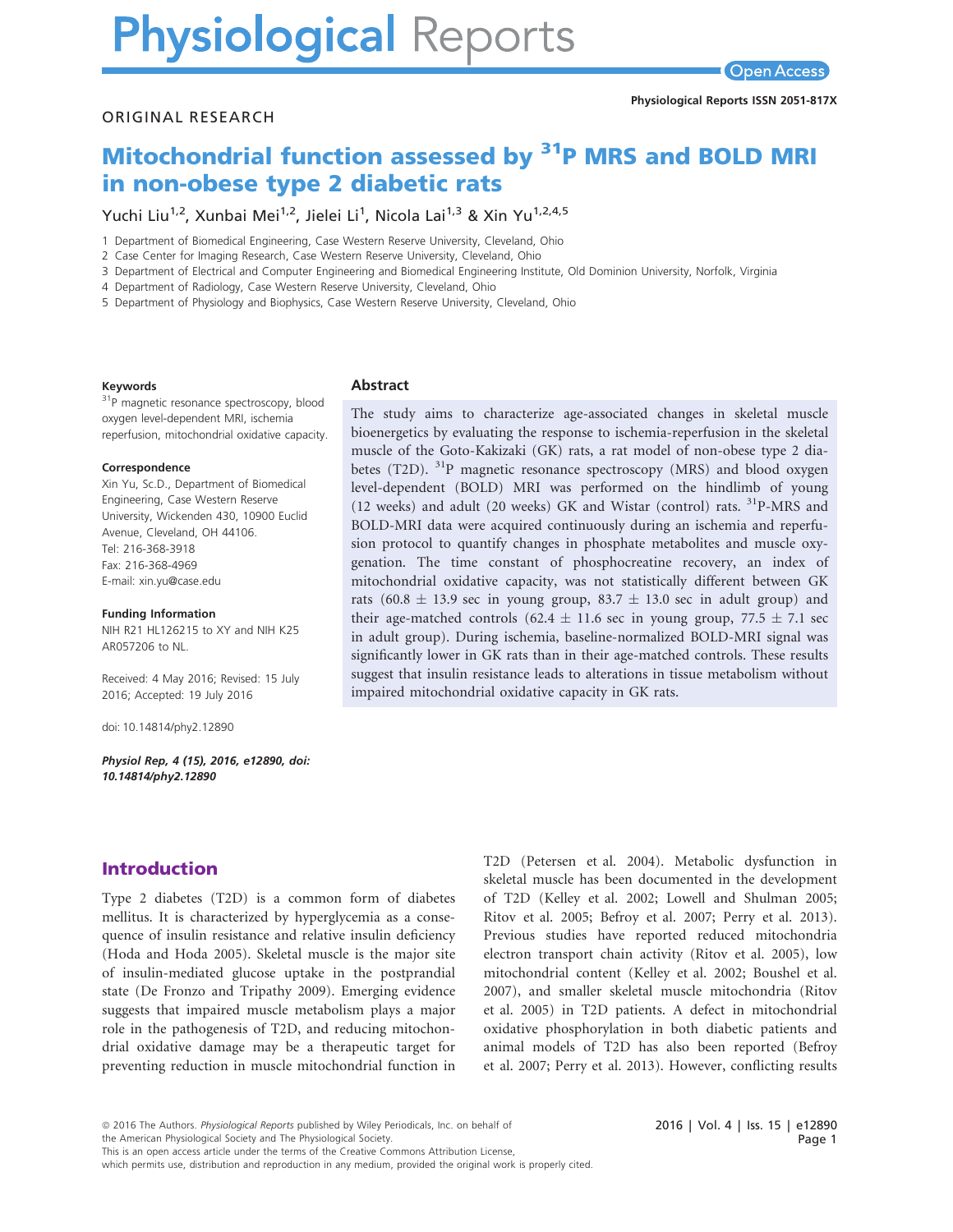have also been reported that suggest normal mitochondrial function in T2D patients (Boushel et al. 2007; De Feyter et al. 2008a).

One key parameter used in evaluating mitochondrial function is the mitochondrial oxidative capacity. Magnetic resonance imaging and spectroscopy (MRI/MRS) can provide noninvasive and dynamic tools that are well suited to assessing mitochondrial function in vivo. Phosphorus-31  $(^{31}P)$  MRS offers direct quantification of the high-energy phosphate metabolites such as adenosine triphosphate (ATP) and phosphocreatine (PCr) (Perry et al. 2013). In particular, monitoring the depletion and resynthesis of PCr during exercise-recovery or ischemiareperfusion by dynamic  $31P$  MRS allows the assessment of mitochondrial oxidative capacity in the muscle (Meyer 1988; Paganini et al. 1997). Furthermore, blood oxygenation level-dependent (BOLD) MRI allows the assessment of muscle oxygenation in vivo by detecting changes in the oxygenated versus deoxygenated hemoglobin ratio (Ogawa et al. 1990). The technique has been used to evaluate muscle oxygenation following arterial occlusion (Ledermann et al. 2006). Simultaneous assessment of mitochondrial function and tissue oxygenation may lead to a more comprehensive understanding of the energetics of skeletal muscle in T2D. In addition, these noninvasive approaches enable longitudinal studies aimed at delineating the time course of metabolic changes in T2D.

To date, most studies using animal models of T2D have focused on obese T2D rodents (King 2012). While insulin resistance is frequently associated with obesity, not all T2D patients are obese. Hence, a lean animal model of T2D is of value to studying mitochondrial function in non-obese T2D. The Goto-Kakizaki (GK) rats, which were created by repetitive breeding of Wistar rats with the poorest glucose tolerance, develop peripheral insulin resistance without elevated level of plasma fatty acids (Goto et al. 1976). They have thus been used in the investigation of various aspects of T2D not related to obesity. Impaired microvascular function has been reported in GK rats (Padilla et al. 2007), however, in vivo data regarding mitochondrial function in this animal model are still scarce. In a recent study, Macia et al. characterized PCr recovery following a 6-min electrical stimulation protocol in the gastrocnemius muscle of GK rats. While no change in mitochondrial oxidative capacity was observed in GK rats, it is not clear whether other aspects of muscle metabolism, for example, tissue oxygenation, also remained the same. Further, energy metabolism during the progression of T2D has not been characterized.

The purpose of this study was to examine whether the T2D condition and its progression slows PCr recovery kinetics and alters tissue oxygenation. We sought to assess metabolic response of the skeletal muscle to ischemia-reperfusion in non-obese GK rats. Interleaved <sup>31</sup>P MRS and BOLD MRI acquisitions were performed continuously during an ischemia and reperfusion protocol to evaluate mitochondrial oxidative capacity and muscle oxygenation. Progression of the disease was investigated by conducting experiments on both young and adult GK rats and their age-matched controls.

#### Materials and Methods

#### Animals

Non-obese male Goto-Kakizaki (GK) rats (Charles River Laboratories, the United States) were scanned at about 12 weeks as the young group ( $n = 7$ ). The same rats were scanned at about 18 weeks as the adult group ( $n = 7$ ). Wistar rats (Charles River Laboratories, the United States) were scanned at about 13 weeks as the young control group  $(n = 6)$ , with five of the same rats scanned at about 20 weeks as the adult group. Additional four adult Wistar rats were also scanned at about 20 weeks of age  $(n = 9$  in total). The animal protocol was approved by the Institutional Animal Care and Use Committee of the Case Western Reserve University.

#### Experimental protocol

Animals were anesthetized with isoflurane (1.5–2.5%) and placed in a cradle in lateral position. Respiration rate and body temperature were monitored during the experiments. The body temperature was maintained at 35.5  $\pm$  0.5°C by blowing hot air into the MRI scanner through a feedback control system. An inflatable cuff was placed at the thigh of the rat. Ischemia was induced by occluding the femoral artery with the inflated cuff. After the MRI scan, the blood glucose concentration was determined using a glucometer with blood samples obtained from tail vein.

#### MRI and MRS studies

All experiments were conducted on a 9.4T Bruker Biospec horizontal scanner (Bruker Biospin Inc., Billerica, MA). A Bruker<sup>1</sup>H volume coil was used for<sup>1</sup>H image acquisition. An in-house built, 20-mm diameter <sup>31</sup>P saddle coil was placed around the calf muscles to acquire the  $31P$  spectra. The leg was secured to the  $31P$  coil that was attached to the cradle to avoid potential motion during the experiment. To minimize the coupling between the <sup>1</sup>H and the  $31P$  coils, the orientation of the two coils were adjusted such that their  $B_1$  fields were perpendicular to each other.

Scout <sup>1</sup>H images were acquired to determine the position of the lower leg. Automatic, localized shimming was performed on an isotropic voxel of  $20 \times 20 \times 20$  mm<sup>3</sup>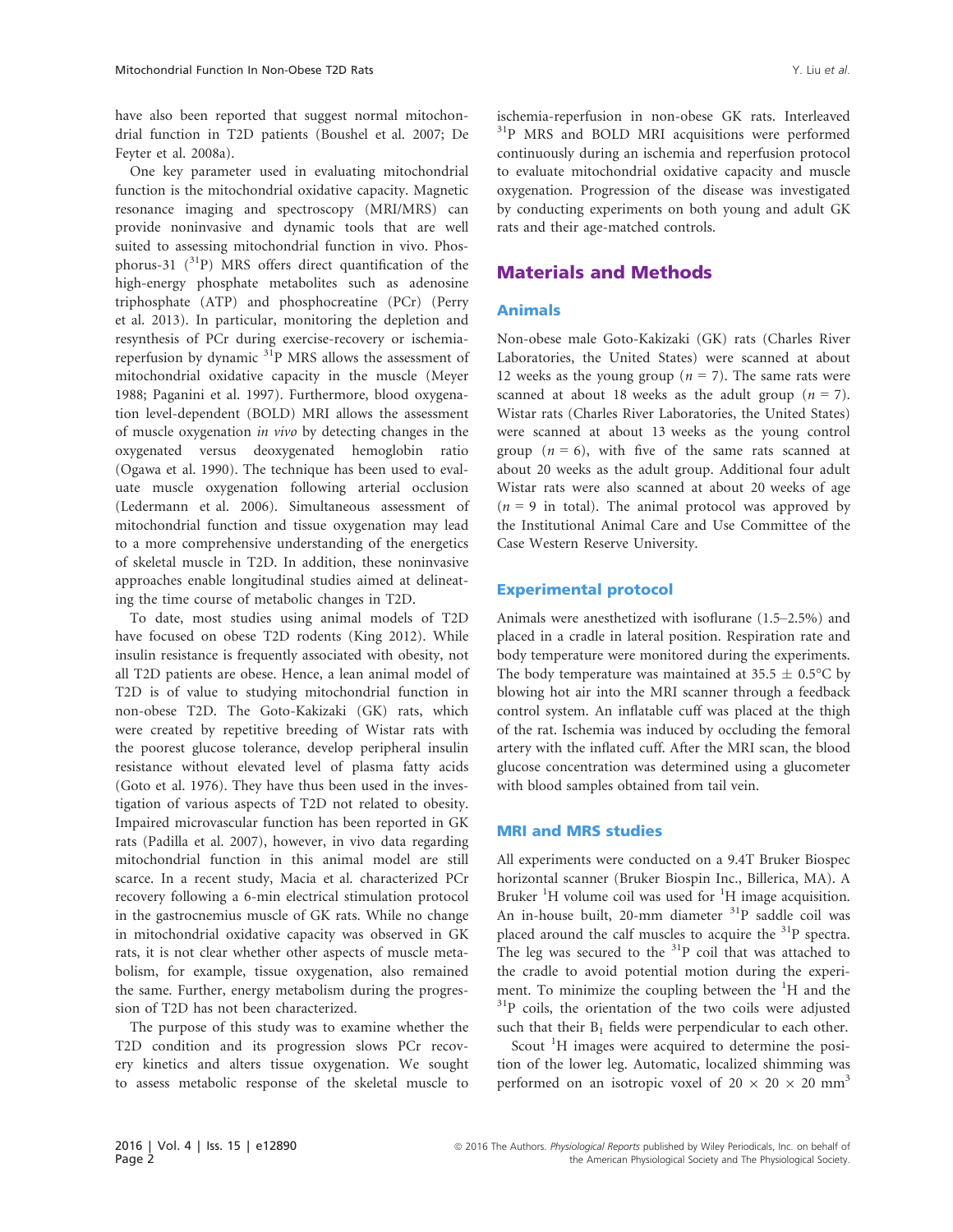that covered the entire lower leg using a PRESS sequence. A proton linewidth of 120–140 Hz was achieved after the shimming. The experimental setup and shimming took about 15–20 min on average.

One twenty eight  $31P$  spectra were acquired, followed by the acquisition of three BOLD images, leading to a total acquisition time of ~7 min at baseline. Ischemia was then induced by inflating the cuff to 300 mmHg pressure within 1–2 sec. After 26 min of ischemia, perfusion was resumed immediately by deflating the cuff. During ischemia and reperfusion, interleaved <sup>31</sup>P MRS and BOLD MRI acquisitions were performed continuously.  $\mathrm{^{31}P}$  MRS scan consisted of the acquisition of 160 single-average  ${}^{31}P$ spectra. Each acquisition used a hard excitation pulse with a flip angle of 60°, followed by the acquisition of the free induction decay (FID) with 600 points and a spectral width of 6 kHz. A 2-sec interscan delay (TR) was used, leading to a total acquisition time of 5 min 22 sec. BOLD images of an axial slice were acquired using the FLASH sequence. Imaging parameters were: TR, 500 msec; echo time (TE), 7 msec; flip angle, 40°; field-of-view,  $4 \times 4$  cm<sup>2</sup>; matrix size, 128  $\times$  128; number of averages, 1. Total acquisition time was 64 sec for each BOLD scan. The interleaved <sup>31</sup>P and BOLD acquisitions were repeated four times each during ischemia and reperfusion, respectively. The experimental protocol and MR acquisition scheme are illustrated in Figure 1.

#### Data analysis

<sup>31</sup>P MRS data were analyzed using in-house developed software written in MATLAB (Mathworks, Natick, MA). Four  $31P$  spectra were averaged to achieve an adequate signal-to-noise ratio (SNR) of  $\sim$ 7 for PCr peak at baseline. The averaged spectra were zero-padded to 2048 points and a 30 Hz line-broadening was applied before Fourier transform. The transformed spectra were phasecorrected manually using zero- and first-order correction. The area under PCr was calculated by integration.

Baseline PCr level was calculated as the peak area from the averaged spectra acquired at baseline. PCr level during the entire ischemia-reperfusion period was normalized to the baseline value. Upon cuff inflation, the initial slope of %PCr depletion was quantified as an index of resting metabolic rate. During reperfusion, the time constant of PCr recovery was estimated by fitting a monoexponential function to the PCr recovery curve (Giannesini et al. 2010). Although the use of a 2-sec TR introduced signal saturation, the kinetics of the normalized PCr signal was not affected. In addition to the time constant, the initial rate of %PCr recovery was also quantified by calculating the initial slope of %PCr recovery.

 $P_i$  levels were quantified by averaging 128 spectra acquired at the baseline and at the end of reperfusion, respectively. pH values at baseline and at the end of ischemia and reperfusion were calculated from the chemical shift of  $P_i$  relative to PCr ( $\delta_{P_i}$ ) according to the following equation (Soussi et al. 1990):

$$
pH=6.75+\log\frac{\delta_{P_i}-3.27}{5.69-\delta_{P_i}}
$$

BOLD images were also processed using MATLABbased software (Mathworks, Natick, MA). Regions of interest (ROI) that encompassed the tibialis anterior and the gastrocnemius muscles were segmented manually. Signal intensity in these two ROIs, as well as in the entire calf muscle, was calculated as the mean value of all pixels within the ROIs. The signal was then normalized to the corresponding baseline values.

#### **Statistics**

Results are reported as mean  $\pm$  standard deviation. Twoway analysis of variance (ANOVA) was used for data comparison. If statistical differences were detected, multiple pairwise comparisons were performed using two-tailed student's t-test. Significant difference was accepted at  $P < 0.05$ .



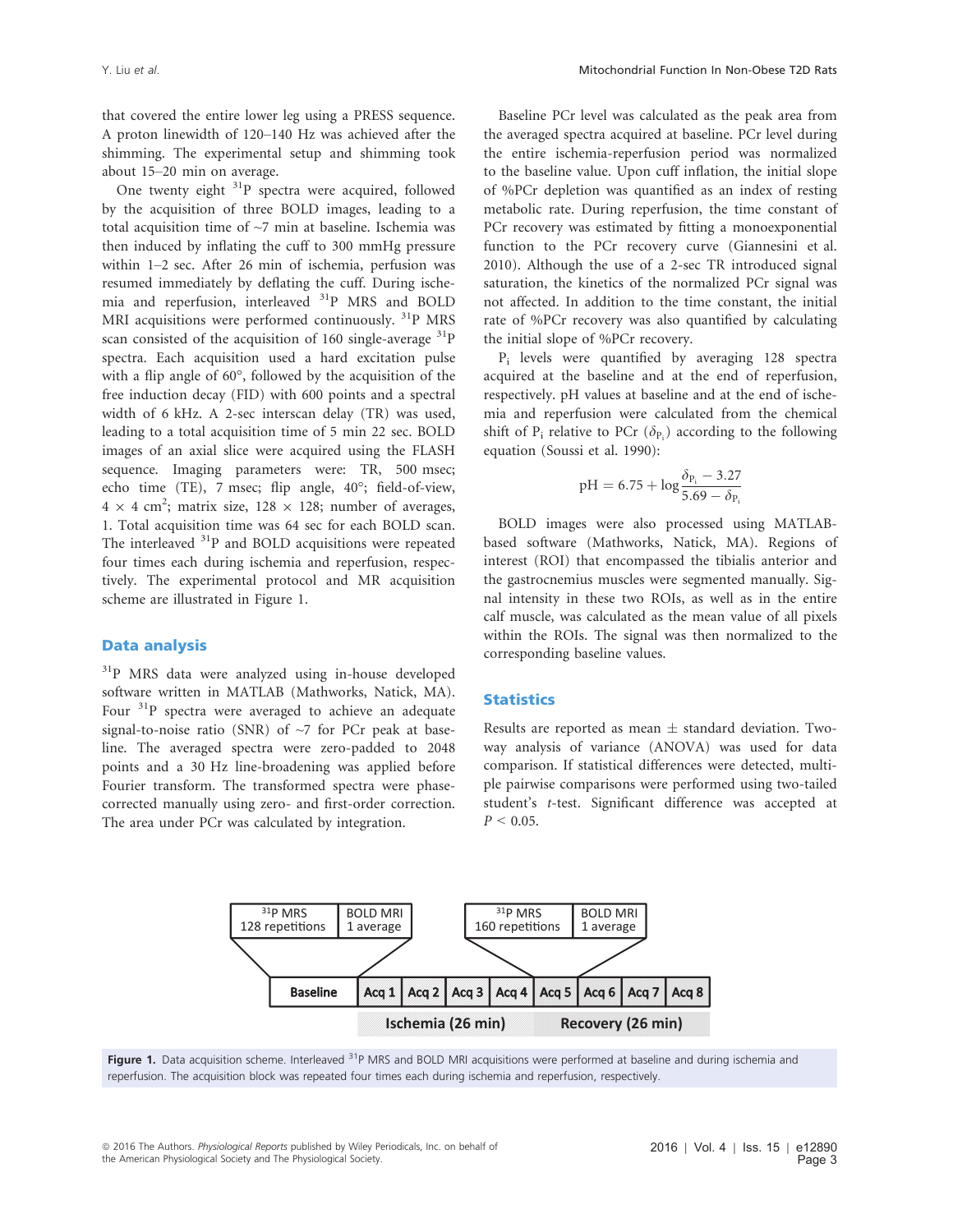#### **Results**

#### Animal characteristics

The age, body weight, and blood glucose level for young and adult groups were summarized in Table 1. The body weight for young and adult GK rats was significantly lower than their age-matched controls. Blood glucose level was significantly higher than that of the age-matched controls. Young and adult GK rats were scanned at  $12.2 \pm 0.3$  weeks and  $18.1 \pm 0.2$  weeks, respectively. The age at which the young and adult Wistar rats were scanned was  $13.8 \pm 0.1$  weeks and  $20.4 \pm 1.4$  weeks, respectively.

#### 31P MRS

Representative  $3^{31}P$  spectra at baseline, end of ischemia, and end of reperfusion from an adult control rat are shown in Figure 2A. Each spectrum is an average of four acquisitions, giving rise to a temporal resolution of 8 sec. PCr depletion and P<sub>i</sub> accumulation were evident during ischemia. A representative time course of PCr changes during the entire experimental protocol is shown in Figure 2B. PCr showed progressive decrease during the entire period of ischemia. There was no difference in the initial rate of %PCr depletion among the four experimental groups  $(2.9 \pm 0.2\%)$  min vs.  $2.7 \pm 0.4\%$ min for young and adult controls;  $2.8 \pm 0.2\%$ /min vs.  $2.7 \pm 0.2\%$ /min for young and adult GK rats). Upon reperfusion, PCr was rapidly resynthesized, accompanied by the decrease of  $P_i$  to near-baseline level.

PCr levels at the end of ischemia and reperfusion are shown in Figure 3A and B, respectively. All four groups of rats showed significant but similar levels of PCr depletion at the end of ischemia (Figure 3A). PCr levels at the end of reperfusion ranged from 86% to 95%, with the adult GK rats showed significantly lower PCr recovery compared to their age-matched controls (Figure 3B). No statistically significant interaction between the age and animal strain was detected by ANOVA. Consistent with the incomplete PCr recovery, there was an increase in  $P_i$ 

| Table 1. Animal characteristics. |  |
|----------------------------------|--|
|----------------------------------|--|

at the end of reperfusion. Again, adult GK rats showed the highest increase in  $P_i$  compared to their age-matched controls  $(8.5\%$  vs. 4.6%). P<sub>i</sub> increase in young GK and control rats was 4.3% and 5.1%, respectively.

Figure 3C shows the time constant of PCr recovery at the onset of reperfusion. There was no difference between the GK rats and their age-matched controls. However, the adult rats showed prolonged PCr recovery kinetics for both GK and control rats ( $P < 0.05$ ). There was no statistically significant interaction between the age and animal strain. Consistent with increased time constant of PCr recovery, both adult and GK rats also showed a decrease in the initial rate of %PCr recovery:  $1.2 \pm 0.2$ %/sec versus  $0.9 \pm 0.1\%$ /sec for young and adult controls, and  $1.3 \pm 0.3\%$ /sec versus  $0.9 \pm 0.4\%$ /sec for young and adult GK rats, respectively ( $P < 0.05$ ).

As expected, there was a significant reduction in pH during ischemia, and it returned to the baseline level after reperfusion (Fig. 4). No significant difference in pH was found among all four groups.

#### BOLD MRI

Figure 5 shows baseline-normalized BOLD signal intensity during ischemia and reperfusion. Ischemia induced a significant decrease in BOLD signal intensity, suggesting decreased tissue oxygenation. Comparing to their agematched controls, adult GK rats showed significantly lower BOLD signal intensities during ischemia-reperfusion, suggesting more pronounced reduction in tissue oxygen level in the entire calf muscle (Fig. 5B). The difference in BOLD signal between the GK rats and the controls was predominantly caused by the difference in gastrocnemius muscle (Fig. 5C). In contrast, BOLD signal in tibialis anterior muscle was similar among all groups during ischemia and reperfusion (Fig. 5D).

#### **Discussion**

In this study, we characterized in vivo metabolic and physiological alterations in response to ischemia and reperfusion in the skeletal muscle of GK rats, a rat model

|                                | Young            |                   | Adult            |                   |
|--------------------------------|------------------|-------------------|------------------|-------------------|
|                                | Control          | GK                | Control          | GK                |
| Age (weeks)                    | $13.8 \pm 0.1$   | $12.2 \pm 0.3$    | $20.4 \pm 1.4$   | $18.1 \pm 0.2$    |
| Body weight (g)                | $389.1 \pm 16.2$ | $293.4 \pm 37.4*$ | $507.5 \pm 32.7$ | $356.5 \pm 19.9*$ |
| Blood glucose<br>level (mg/mL) | $123.8 \pm 6.1$  | $227 \pm 7.5*$    | $108 \pm 23.2$   | $204 \pm 6*$      |

 $*P < 0.05$ , GK versus control.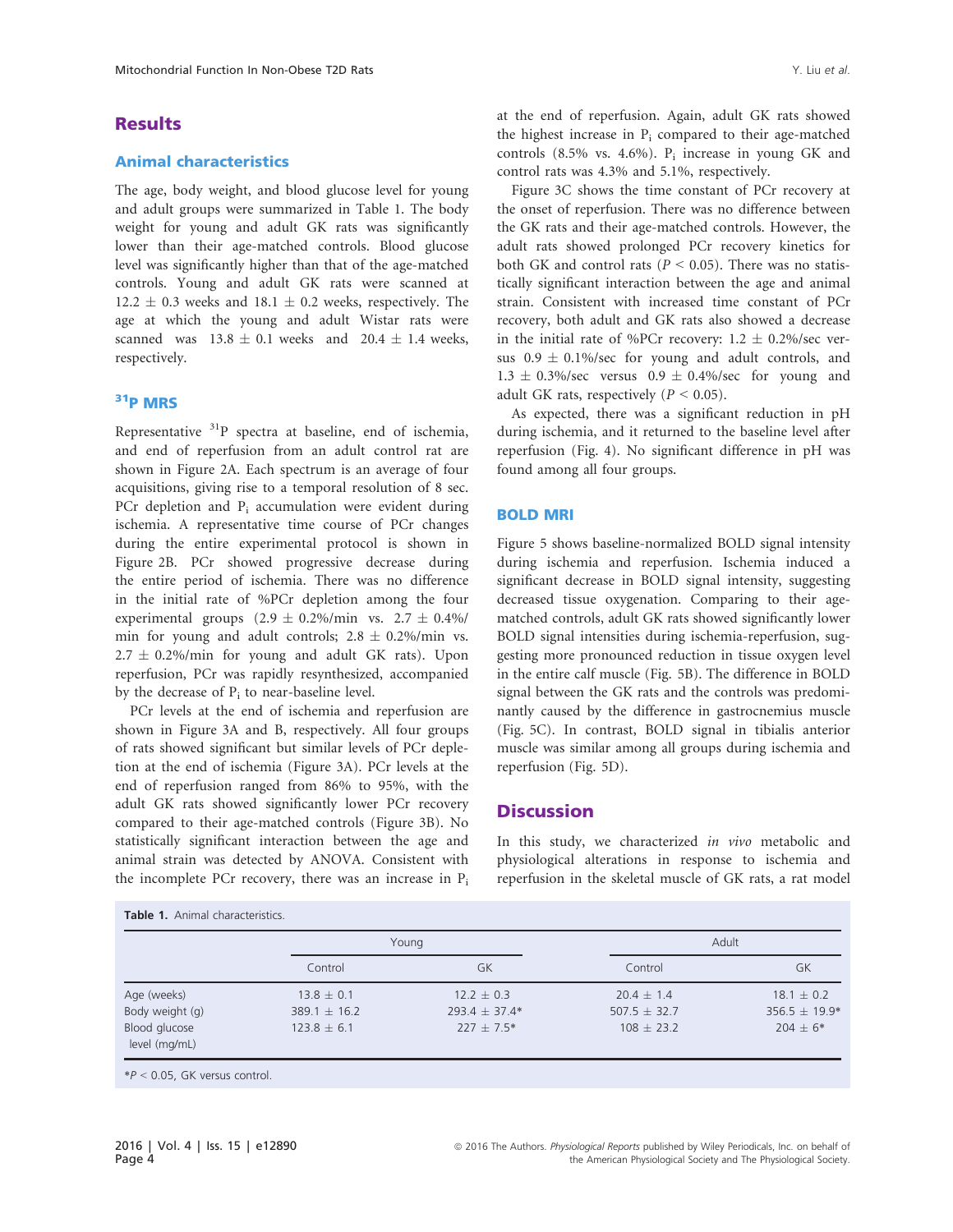

Figure 2. Representative <sup>31</sup>P spectra at baseline, end of ischemia, and end of reperfusion (a) and changes in PCr concentration (b) during ischemia-reperfusion with a temporal resolution of 8 sec.









of non-obese T2D. GK rats were shown as one of the best animal models of non-obese T2D (Akash et al. 2013). In this study, both young and adult GK rats showed significantly higher blood glucose level compared to their agematched controls, suggesting that insulin resistance was present at an early age. The time constant of PCr recovery, an index of mitochondrial oxidative capacity, was not significantly different between GK rats and their agematched controls. However, we observed a significant reduction in PCr recovery level after ischemia in adult GK rats. Interestingly, ischemia induced a more pronounced reduction in BOLD signal in GK rats, suggesting reduced muscle oxygenation in gastrocnemius muscle during ischemia and reperfusion.

It has been shown that skeletal muscle oxidative capacity can be quantified from the kinetics of PCr recovery following a period of PCr depletion (Lanza et al. 2011). In a recent study using a 6-min stimulated maximal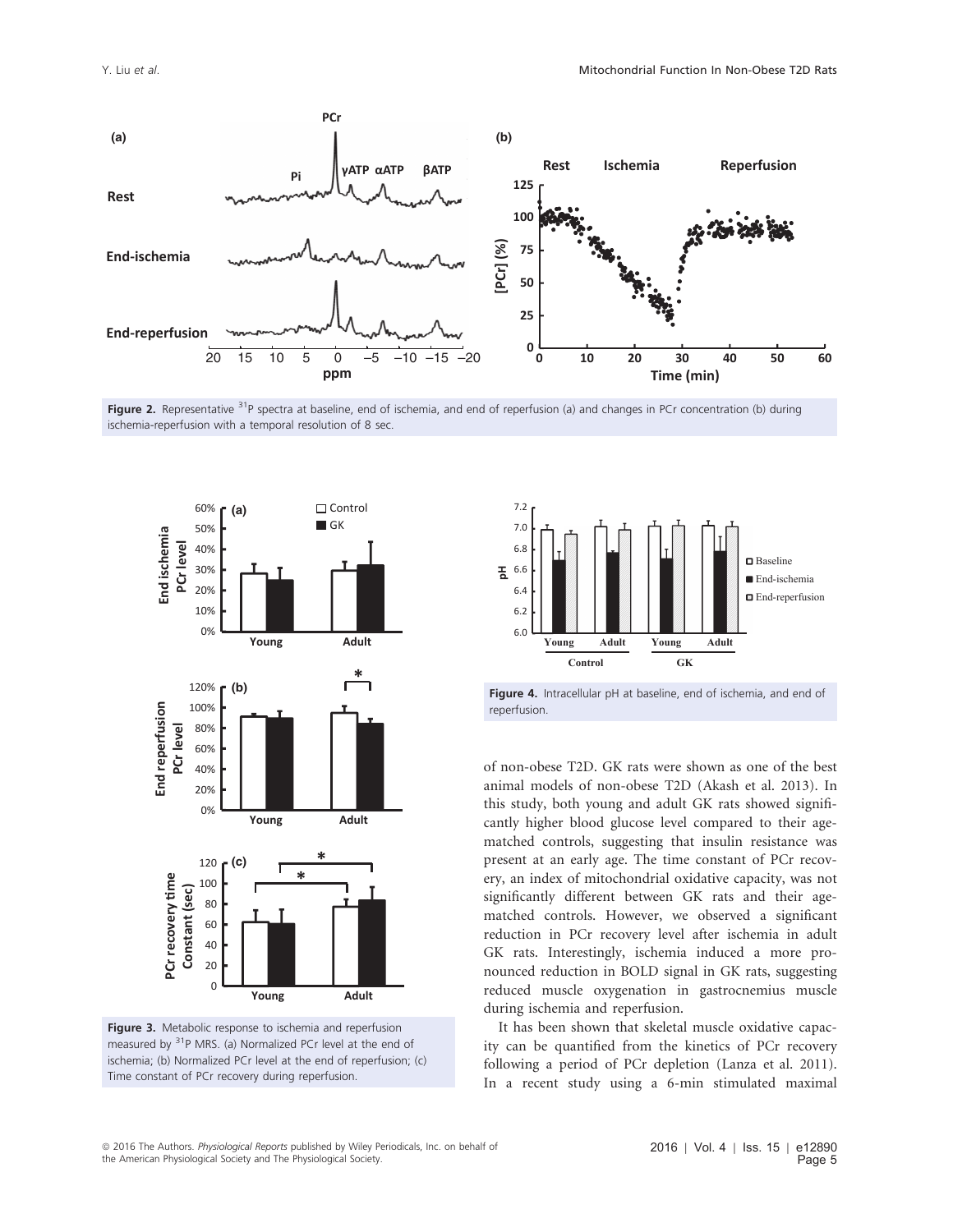

Figure 5. Tissue oxygenation measured by BOLD MRI. (a) A representative BOLD image acquired at baseline with ROIs of tibialis anterior (TA) and gastrocnemius (G) muscles; (b–d) Normalized BOLD signal changes during ischemia and reperfusion in all muscles (b), gastrocnemius (c), and tibialis anterior (d).  $*P < 0.05$ , adult GK rats versus adult controls;  $\frac{1}{P} < 0.05$ , young GK rats versus young controls.

isometric contraction protocol (Macia et al. 2015), Macia and colleagues observed that the initial rate of PCr resynthesis after the stimulation was not different between the GK rats and the controls. In our current study, PCr depletion was induced by a 26-min ischemia protocol. The ischemia protocol induced a similar level of PCr depletion comparing to the stimulation study by Macia et al. Further, the time constant of PCr recovery during reperfusion was also similar between the GK rats and the controls in both age groups, suggesting unaltered mitochondrial oxidative capacity. Given that GK rats in both age groups were insulin-resistant but showed similar mitochondrial oxidative capacity as the controls, it can be expected that pre-diabetic GK rats will also show normal oxidative capacity. These results confirm the previous observation that mitochondrial impairment is not the causative factor for the development of insulin resistance in GK rats.

Oxygen deficiency during ischemia also induced a significant decrease in intracellular pH. Previous studies have shown that the time constant of PCr recovery after its depletion is inversely related to intracellular pH (de Graaf et al. 2007; Forbes et al. 2009; Layec et al. 2013). Possible mechanisms include direct impact of acidosis on mitochondrial respiration (Harkema and Meyer 1997), ATP consumption during pH restoration (Roussel et al. 2000), and the modulation of creatine kinase equilibrium (Arnold et al. 1984; Walter et al. 1999; Iotti et al. 2005). In their recent study on GK rats (Macia et al. 2015), Macia and colleagues reported an intracellular pH of 6.3– 6.4 at the end of 6-min maximal isometric contraction. The subsequent PCr recovery showed a rate constant of 0.38–0.39 per min, corresponding to a time constant of 154–158 sec. In our current study, ischemia-induced pH decrease was much less, ranging from 6.7 to 6.8. As a result, the time constant of PCr recovery was much shorter, from 60 to 80 sec. While these results support the negative correlation between the time constant of PCr recovery and intracellular acidosis, it is important to note that the measured PCr recovery kinetics still deviated from that measured under physiological pH, and thus was impacted by both mitochondrial oxidative capacity and proton clearance. Future studies can use a shorter duration of ischemic period to minimize the effect of acidosis.

Previous studies on lean diabetic patients using  ${}^{31}P$ MRS have documented decreased ATP synthesis at resting state and during insulin stimulation (Befroy et al. 2007). Reduction in the number and size of muscle mitochondria has also been documented in obese T2D patients (Ritov et al. 2005), as well as the lean insulin-resistant offspring of T2D patients (Morino et al. 2005). These observations have led to the hypothesis that mitochondrial deficiency may be responsible for insulin resistance (Lowell and Shulman 2005; Morino et al. 2006). However, normal PCr recovery after exercise/stimulation was also observed in both T2D patients and animal models of obese T2D (De Feyter et al. 2008a,b). Hence, the causal association between mitochondrial dysfunction and the development of insulin resistance remains to be elucidated. The normal mitochondrial oxidative capacity in GK rats supports the notion that insulin resistance is not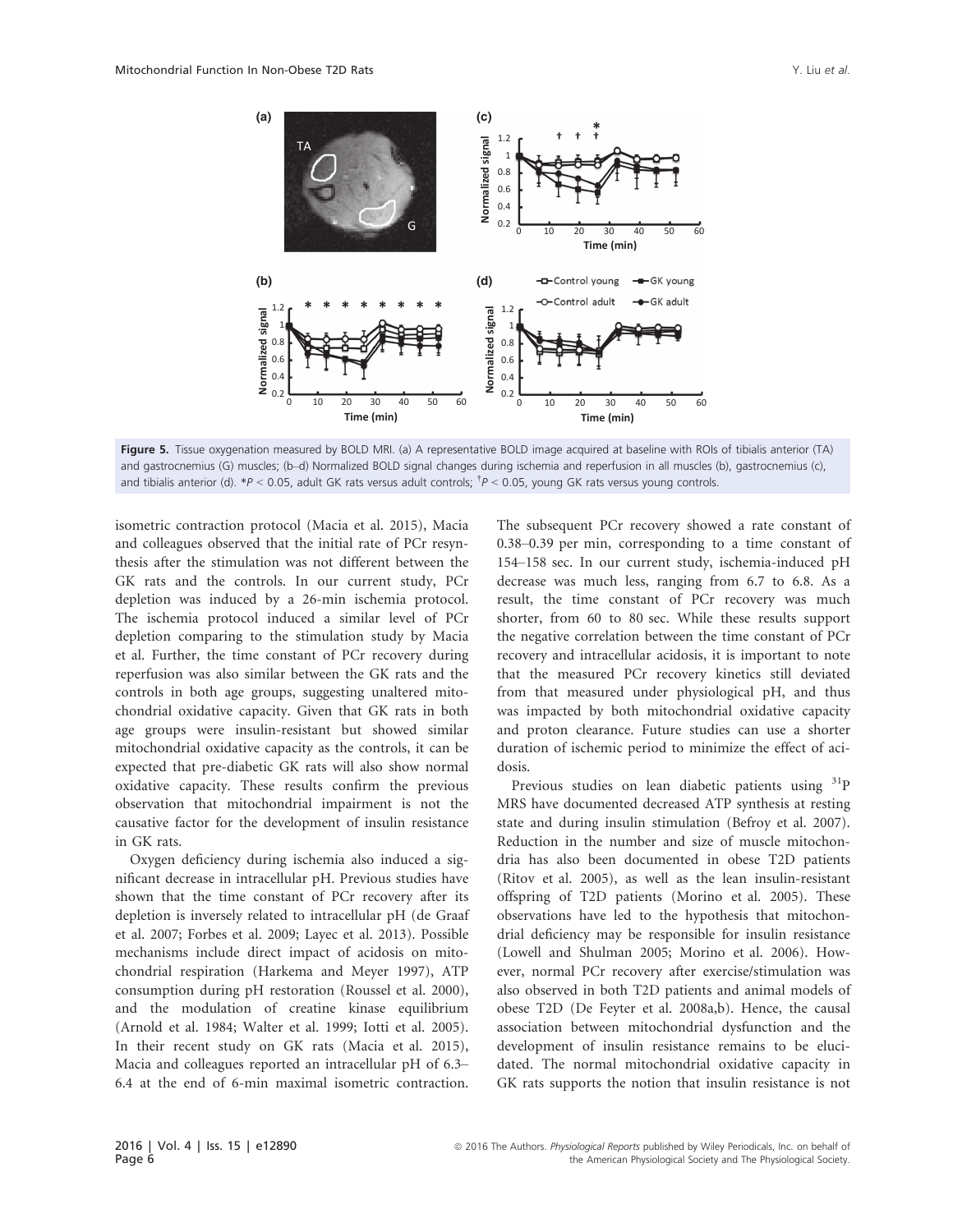necessarily associated with impaired mitochondrial oxidative capacity in T2D. On the other hand, we observed a significant reduction in post-ischemia PCr level in adult GK rats. Consistent with PCr reduction, GK rats also showed more pronounced increase in  $P_i$  at the end of reperfusion. Previously, incomplete PCr recovery has been observed in normal Wistar rats after a long period of ischemia (6 h) (Morikawa et al. 1991, 1993). However, the duration of ischemia in this study was much shorter. While one cannot rule out the possibility of metabolic dysfunction, the observed reduction in end-reperfusion PCr level in adult GK rats may also be caused by a deficit in oxygen delivery, as vascular impairment and lower microvascular oxygen pressure have been observed in adult GK rats (Padilla et al. 2006, 2007).

Comparing to the control rats, both young and adult GK rats also showed a more pronounced decrease in the normalized BOLD signal during ischemia. In general, BOLD signal depends on both blood oxygenation and blood volume (Ogawa et al. 1990). During ischemia induced by cuff-inflation, change in blood volume was minimal. Hence, the observed changes in BOLD signal are more likely associated with altered muscle oxygenation. The differences in baseline normalized BOLD signal could be caused by either a difference at the baseline (the denominator), or by a difference during ischemia (the numerator). A previous study has reported lower baseline microvascular oxygen pressure in GK rats (Padilla et al. 2007), possibly caused by vascular impairment (Padilla et al. 2006). This reduction in baseline muscle oxygenation in GK rats might have given rise to more pronounced reduction in normalized BOLD signal during ischemia observed in this study. Alternatively, this reduction may also reflect increased oxygen extraction by GK rats during ischemia. Impaired glucose uptake in T2D can lead to increased fatty acid utilization for ATP generation, which consumes more oxygen to fuel the oxidation. Indeed, increased fat oxidation has been reported in T2D patients and obese individuals with insulin-resistant (Felber et al. 1987). Hence, the more pronounced BOLD signal reduction in GK rats during ischemia can also be associated with increased fat oxidation. Which is the dominant mechanism that leads to the observed reduction in normalized BOLD signal in GK rats needs further investigation. Furthermore, the time course of BOLD signal recovery immediately after the onset of reperfusion can also provide important insight into the relationship between tissue oxygenation and muscle energetics.

With measurements of metabolic response from different muscles, BOLD MRI also provided assessment of heterogeneous alterations in muscle metabolism. Interestingly, gastrocnemius muscle in GK rats showed more pronounced BOLD signal reduction during ischemiareperfusion compared to the controls. In contrast, oxygen level in tibialis anterior muscle was similar between GK rats and the controls. Comparing to the tibialis anterior muscle, gastrocnemius muscle is predominantly glycolytic type IIb fibers in rats (Ariano et al. 1973; Armstrong and Phelps 1984; Staron et al. 1999). It was reported that glycolytic fibers are more insulin resistant in both rats (James et al. 1985) and humans (Albers et al. 2015). It is possible that gastrocnemius muscle with a larger fraction of glycolytic type IIb fibers is more likely to manifest metabolic alterations than the tibialis anterior muscle in T2D GK rats.

A limitation of this study is that the  $31P$  MRS signals were acquired in a nonlocalized fashion and absolute concentrations of phosphate metabolites were not quantified. Hence, they represented the weighted averages from different muscle fiber types and cannot capture the heterogeneous alterations in mitochondrial function. Distinct differences in fiber-type composition exist among limb muscles, which give rise to metabolic diversity in response to stress and pathophysiological changes, as well as marked disparities in the recovery rate of PCr following its depletion (Lillioja et al. 1987). Recently, spectrally selective PCr imaging has been proved feasible in measuring post-exercise PCr resynthesis rate in the calf muscles of human subjects with adequate spatial and temporal resolution at 7T (Parasoglou et al. 2012). While  $3^{3}P$  imaging of rodents is still challenged by the requirement of much higher spatial resolution, combining a spectrally selective PCr imaging method with other fast imaging approaches may enable the monitoring of the kinetics of PCr recovery in different muscle types in vivo.

In conclusion, we have observed unaltered mitochondrial oxidative capacity and decreased muscle oxygenation during ischemia-reperfusion in non-obese T2D GK rats. These findings provide evidence that insulin resistance is not accompanied by impaired mitochondrial oxidative capacity in this animal model. The lower BOLD signal during ischemia-reperfusion may be a consequence of impaired microvascular function and/or substrate alteration resulting in higher oxygen extraction. These findings provide the evidence that insulin resistance leads to altered oxygen utilization without impaired mitochondrial oxidative capacity in GK rats.

#### Conflict of Interest

None declared.

#### References

Akash, M. S., K. Rehman, and S. Chen. 2013. Goto-Kakizaki rats: its suitability as non-obese diabetic animal model for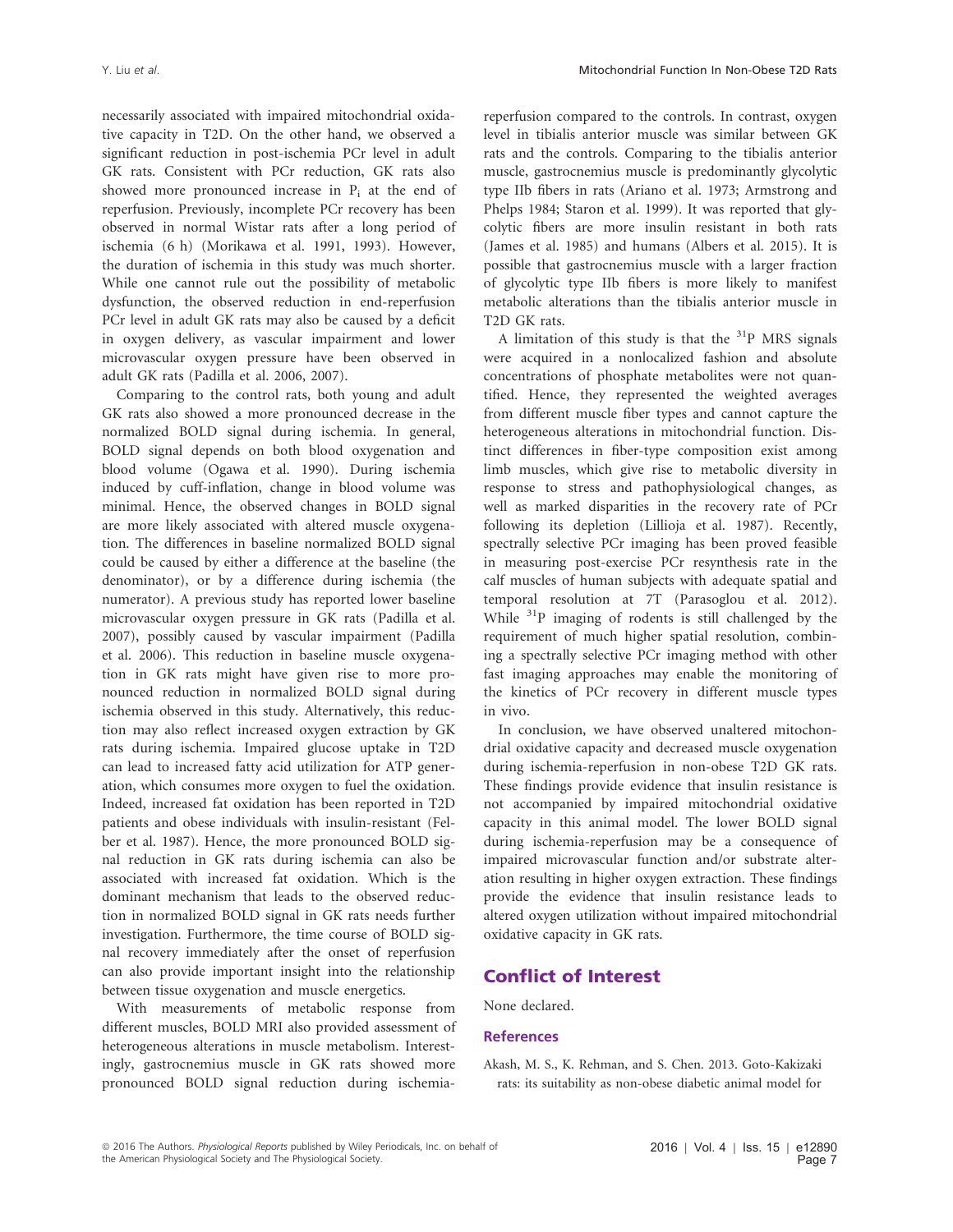spontaneous type 2 diabetes mellitus. Curr. Diabetes Rev. 9:387–396.

Albers, P. H., A. J. T. Pedersen, J. B. Birk, D. E. Kristensen, B. F. Vind, O. Baba, et al. 2015. Human muscle fiber typespecific insulin signaling: impact of obesity and type 2 diabetes. Diabetes 64:485–497.

Ariano, M. A., R. B. Armstrong, and V. R. Edgerton. 1973. Hindlimb muscle fiber populations of five mammals. J. Histochem. Cytochem. 21:51–55.

Armstrong, R. B., and R. O. Phelps. 1984. Muscle fiber type composition of the rat hindlimb. Am. J. Anat. 171:259–272.

Arnold, D. L., P. M. Matthews, and G. K. Radda. 1984. Metabolic recovery after exercise and the assessment of mitochondrial function in vivo in human skeletal muscle by means of 31P NMR. Magn. Reson. Med. 1:307–315.

Befroy, D. E., K. F. Petersen, S. Dufour, G. F. Mason, R. A. de Graaf, D. L. Rothman, et al. 2007. Impaired mitochondrial substrate oxidation in muscle of insulin-resistant offspring of type 2 diabetic patients. Diabetes 56:1376–1381.

Boushel, R., E. Gnaiger, P. Schjerling, M. Skovbro, R. Kraunsøe, and F. Dela. 2007. Patients with type 2 diabetes have normal mitochondrial function in skeletal muscle. Diabetologia 50:790–796.

De Feyter, H. M., N. M. A. van den Broek, S. F. E. Praet, K. Nicolay, L. J. C. van Loon, and J. J. Prompers. 2008a. Early or advanced stage type 2 diabetes is not accompanied by in vivo skeletal muscle mitochondrial dysfunction. Eur. J. Endocrinol. 158:643–653.

De Feyter, H. M., E. Lenaers, S. M. Houten, P. Schrauwen, M. K. Hesselink, R. J. A. Wanders, et al. 2008b. Increased intramyocellular lipid content but normal skeletal muscle mitochondrial oxidative capacity throughout the pathogenesis of type 2 diabetes. FASEB J. 22:3947–3955.

De Fronzo, R. A., and D. Tripathy. 2009. Skeletal muscle insulin resistance is the primary defect in type 2 diabetes. Diabetes Care 32(Suppl. 2):S157–S163.

Felber, J. P., E. Ferrannini, A. Golay, H. U. Meyer, D. Theibaud, B. Curchod, et al. 1987. Role of lipid oxidation in pathogenesis of insulin resistance of obesity and type II diabetes. Diabetes 36:1341–1350.

Forbes, S. C., A. T. Paganini, J. M. Slade, T. F. Towse, and R. A. Meyer. 2009. Phosphocreatine recovery kinetics following low- and high-intensity exercise in human triceps surae and rat posterior hindlimb muscles. Am. J. Physiol. Regul. Integr. Comp. Physiol. 296:R161–R170.

Giannesini, B., C. Vilmen, Y. Le Fur, C. Dalmasso, P. J. Cozzone, and D. Bendahan. 2010. A strictly noninvasive MR setup dedicated to longitudinal studies of mechanical performance, bioenergetics, anatomy, and muscle recruitment in contracting mouse skeletal muscle. Magn. Reson. Med. 64:262–270.

Goto, Y., M. Kakizaki, and N. Masaki. 1976. Production of spontaneous diabetic rats by repetition of selective breeding. Tohoku J. Exp. Med. 119:85–90.

de Graaf, L., K. Nicolay, and J. J. Prompers. 2007. Intersubject differences in the effect of acidosis on phosphocreatine recovery kinetics in muscle after exercise are due to differences in proton efflux rates. Am. J. Physiol. Cell Physiol. 293:228–237.

Harkema, S. J., and R. A. Meyer. 1997. Effect of acidosis on control of respiration in skeletal muscle. Am. J. Physiol. 272: C491–C500.

Hoda, S. A., and R. S. Hoda. 2005. Robbins and cotran pathologic basis of disease. Adv. Anat. Pathol. 12:103.

Iotti, S., C. Frassineti, A. Sabatini, A. Vacca, and B. Barbiroli. 2005. Quantitative mathematical expressions for accurate in vivo assessment of cytosolic [ADP] and DeltaG of ATP hydrolysis in the human brain and skeletal muscle. Biochim. Biophys. Acta 1708:164–177.

James, D. E., A. B. Jenkins, and E. W. Kraegen. 1985. Heterogeneity of insulin action in individual muscles in vivo: euglycemic clamp studies in rats. Am. J. Physiol. 248:E567–E574.

Kelley, D. E., J. He, E. V. Menshikova, and V. B. Ritov. 2002. Dysfunction of mitochondria in human skeletal muscle in type 2 diabetes. Diabetes 51:2944–2950.

King, A. J. F. 2012. The use of animal models in diabetes research. Br. J. Pharmacol. 166:877–894.

Lanza, I. R., S. Bhagra, K. S. Nair, and J. D. Port. 2011. Measurement of human skeletal muscle oxidative capacity by 31P-MR spectroscopy: a cross-validation with in vitro measurements. J. Magn. Reson. Imaging 34:1143–1150.

Layec, G., E. Malucelli, Y. Le Fur, D. Manners, K. Yashiro, C. Testa, et al. 2013. Effects of exercise-induced intracellular acidosis on the phosphocreatine recovery kinetics: a (31) P MRS study in three muscle groups in humans. NMR Biomed. 26:1403–1411.

Ledermann, H.-P., A.-C. Schulte, H.-G. Heidecker, M. Aschwanden, K. A. Jäger, K. Scheffler, et al. 2006. Blood oxygenation level-dependent magnetic resonance imaging of the skeletal muscle in patients with peripheral arterial occlusive disease. Circulation 113:2929–2935.

Lillioja, S., A. A. Young, C. L. Culter, J. L. Ivy, W. G. Abbott, J. K. Zawadzki, et al. 1987. Skeletal muscle capillary density and fiber type are possible determinants of in vivo insulin resistance in man. J. Clin. Invest. 80:415–424.

Lowell, B. B., and G. I. Shulman. 2005. Mitochondrial dysfunction and type 2 diabetes. Science 307:384–387.

Macia, M., E. Pecchi, C. Vilmen, M. Desrois, C. Lan, B. Portha, et al. 2015. Insulin resistance is not associated with an impaired mitochondrial function in contracting gastrocnemius muscle of Goto-Kakizaki diabetic rats in vivo. PLoS ONE 10:e0129579.

Meyer, R. A. 1988. A linear model of muscle respiration explains monoexponential phosphocreatine changes. Am. J. Physiol. 254:C548–C553.

Morikawa, S., C. Kido, and T. Inubushi. 1991. Observation of rat hind limb skeletal muscle during arterial occlusion and